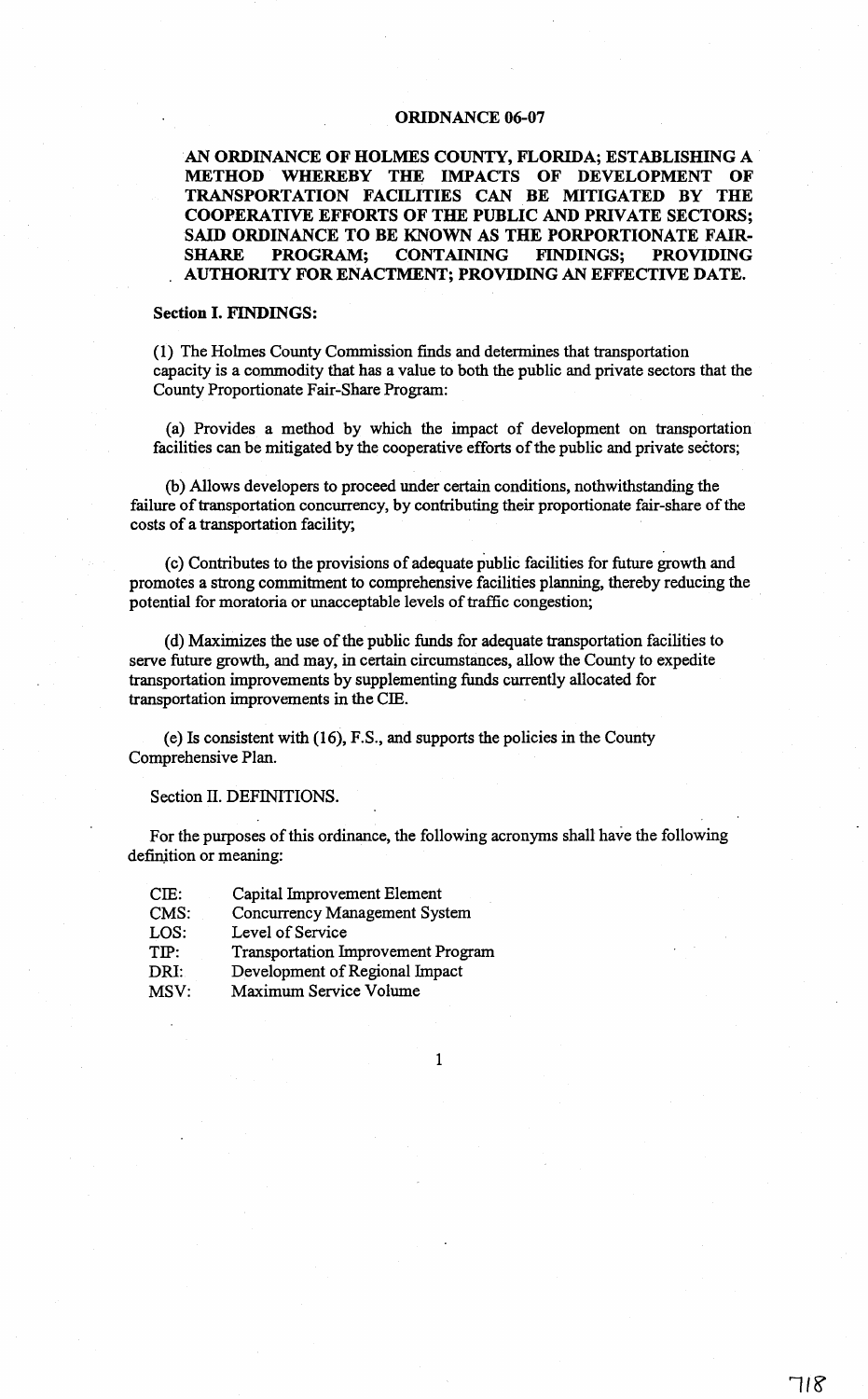# **Section m. APPLICABILITY.**

The Proportionate Fair-Share Program shall apply to all developments in County that have been notified of a lack of capacity to satisfy transportation concurrency on a transportation facility in the County CMS, including transportation facilities maintained by FDOT or another jurisdiction that are relied upon for concurrency determinations, pursuant to the requirements of Section N. The Proportionate Fair-Share Program does not apply to developments or regional impact (DRis) using proportionate fair-share under §163.3180(12), F.S., or to developments exempted from concurrency as provided in the Comprehensive Plan and Land Development Regulations.

## **Section IV. GENERAL REQUIREMENTS.**

(1) An applicant may choose to satisfy the transportation concurrency requirements of the County by making a proportionate fair-share contribution, pursuant to the following requirements:

(a)The proposed development is consistent with the comprehensive plan and applicable land development regulations.

(b) The five-year schedule of capital improvements in the County CIE or the long term schedule of capital improvements for an adopted long-term CMS includes a transportation improvements that, upon completion, will satisfy the requirements of the County transportation CMS. The provisions of Section III (2) may apply if a project or projects needed to satisfy concurrency are not presently contained within the local government CIE or an adopted long-term schedule for capital improvements.

(2) The County may choose to allow an applicant to satisfy transportation concurrency through the Proportionate Fair-Share Program by contributing to an improvement that, upon completion, will satisfy the requirements of the County transportation CMS, but is not contained in the five-year schedule of capital improvements in the CIE, or a long-term schedule of capital improvements for an adopted long-term CMS, where the following apply:

(a) The County adopts, by resolution or ordinance, a commitment to add the improvement to the five-year schedule of capital improvements in the CIE or longterm schedule of capital improvements for an adopted long-term CMS no later than the next regularly update. To qualify for consideration under this section, the proposed improvement must be reviewed by the appropriate County body, and determined to be financially feasible pursuant to §163-3180 (16)(b) 1. F.S. , consistent with the comprehensive plan, and in compliance with the provisions of this ordinance. Financial feasibility for this section means that additional contributions, payments or funding sources are reasonably anticipated during a period not to exceed 10 years to fully mitigate impacts on the transportation facilities.

(b) If the funds allocated for the five-year schedule of capital improvements in the County CIE are insufficient to fully fund construction of a transportation improvement required b y the CMS, the County may still enter into a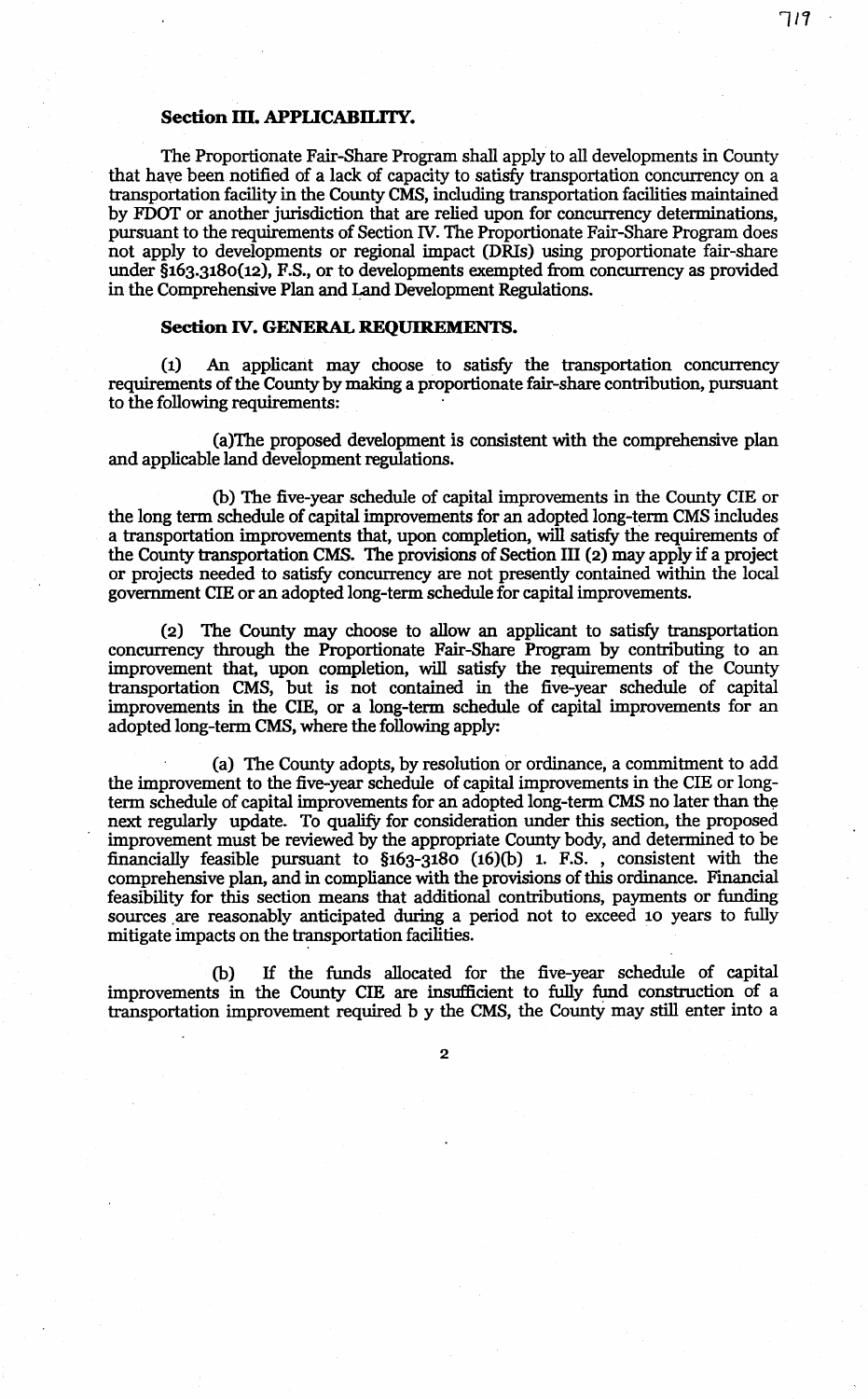binding proportionate fair-share amount in such agreement is sufficient to pay for one or more improvements which will, in the opinion of the governmental entity or entities maintaining the transportation facilities, significantly benefit the impacted transportation system.

The improvement or improvements funded by the proportionate fair-share component must be adopted into the five-year capital improvements schedule of comprehensive plan or the long term schedule of capital improvements for an adopted long-term concurrency management system at the next annual capital improvements element update.

(3) Any improvement project proposed to meet the developer's fair-share obligation must meet design standards of the County for locally maintained roadways and those of the FDOT for the state highway system.

# Section V. INTERGOVERNMENTAL COORDINATION.

Pursuant to policies in the Intergovernmental Coordination Element of the County Comprehensive Plan and applicable policies in adopted regional plan, the County shall coordinate with affected jurisdictions of the local government receiving the application for proportionate fair-share mitigation. An interlocal agreement may be established with other affected jurisdictions for this purpose.

#### Section VI. APPLICATION PROCESS.

(1) Upon notification of a lack of capacity to satisfy transportation concurrency, the applicant shall also be notified in writing of the opportunity to satisfy transportation concurrency through the Proportionate Fair-Share Program pursuant to the requirements of Section III.

(2) Prior to submitting an application for a proportionate fair-share agreement, a pre-application meeting shall be held to discuss eligibility, application submittal requirements, potential mitigation options, and related issues. If the impacted facility is on the SIS, then the FDOT will be notified and invited to participate in the preapplication meeting.

(3) Eligible applicants shall submit an application to the County that includes an application fee of \$

(a) Name, address and phone number of owner(s), developer and agent;

(b) Property location, including parcel identification numbers;

(c) Legal description and survey of property;

(d) Project description, including type, intensity and amount of development;

(e) Phasing schedule, if applicable;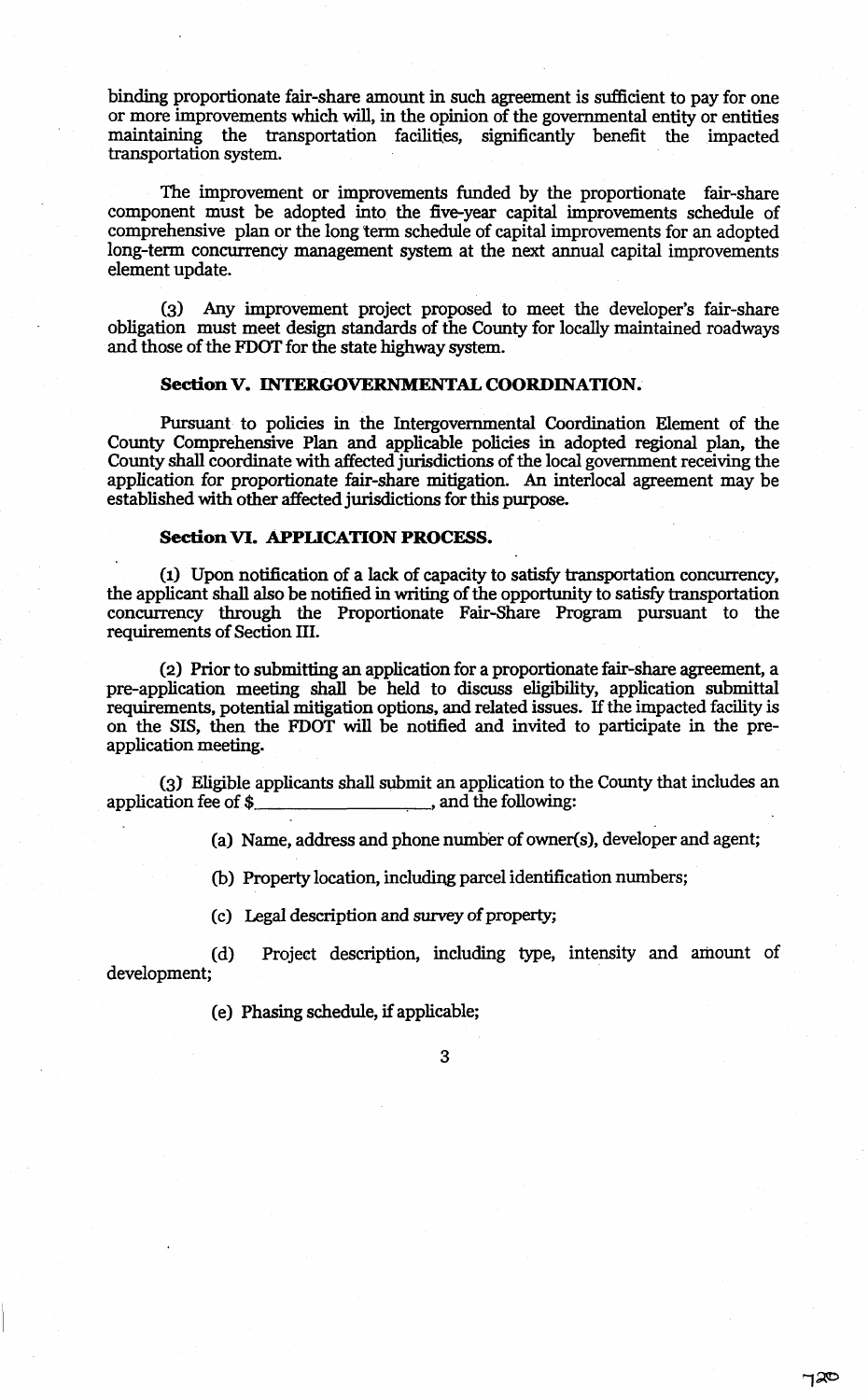(f) Description of requested proportionate fair-share mitigation method(s); and

#### (g) Copy of concurrency application.

(4) The Concurrency Administrator shall review the application and certify that the application is sufficient and complete within 10 business days. If an application is determined to be insufficient, incomplete or inconsistent with the general requirements of the Proportionate Fair-Share Program as indicated in Section III, then the applicant will be notified in writing of the reasons for such deficiencies within 10 business days of submittal of the applicant. If such deficiencies are not remedies by the applicant within 30 days of receipt of the written notification, then the application will be deemed abandoned. The Commission may, in its discretion, grant an extension of time not to exceed 60 days to cure such deficiencies, provided that the applicant has shown good cause for the extension and has taken reasonable steps to effect a cure.

(5) Pursuant to §163.3180(16)(3), F.S. proposed proportionate fair-share mitigation for development impacts to facilities on the SIS requires the concurrency of the FDOT. The applicant shall submit evidence of an agreement between the applicant and the FDOT for inclusion in the proportionate fair-share agreement.

(6) When an application is deemed sufficient, complete, and eligible, the applicant shall be advised in writing and a proposed proportionate fair-share obligation and binding agreement will be prepared by the County or the applicant with direction from the County and delivered to the appropriate parties for review, including a copy to the FDOT for any proposed proportionate fair-share mitigation on a SIS facility, no later than 60 days from the date at which the applicant received the notification of a sufficient application and no fewer than 14 days prior to the Commission meeting when the agreement will be considered.

(7)° The County shall notify the applicant regarding the date of the Commission meeting when the agreement will be considered for final approval. No proportionate fair-share agreement will be effective until approved by the Commission, or pursuant to staff approval for agreements below a certain dollar amount.

## Section VII. DETERMINING PROPORTIONATE FAIR-SHARE OBLIGATION.

. The contract of the contract of the contract of the contract of the contract of the contract of the contract of the contract of the contract of the contract of the contract of the contract of the contract of the contrac

(1) Proportionate fair-share mitigation for concurrency impacts may include, without limitation, separately or collectively, private funds, contributions of land, and construction and contribution of facilities.

(2) A development shall not be required to pay more than its appropriate fairshare. The fair market value of the proportionate fair-share mitigation for the impacted facilities shall not differ regardless of the method of mitigation.

(c) The methodology used to calculate an applicant's proportionate fair=share obligation shall be as provided for in Section  $163.3180(12)$ , F.S., as follows:

721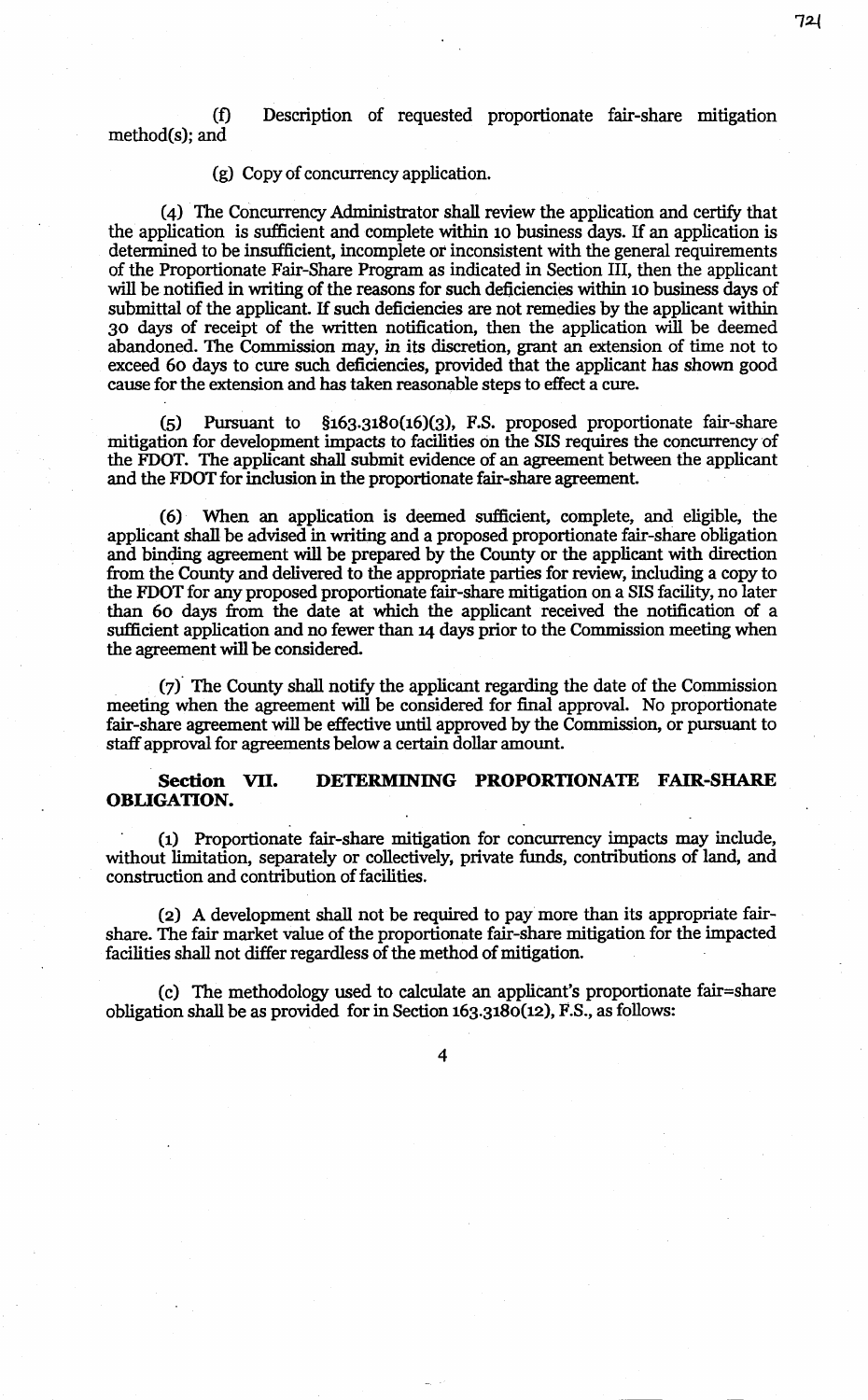"The cumulative number oftrips from the proposed development expected to reach roadways, during peak hours from the complete build out of a state or phase being approved, divided by the change in the peak hour maximum service volume (MSV) of roadways resulting from construction of an improvement necessary to mafutain the adopted LOS, multiplied by the construction cost, at the time of developer payment, of the improvement necessary to maintain the adopted LOS."

(4) For the purposes of determining proportionate fair-share obligations, the County shall determine improvement costs based upon the actual cost of the improvement as obtained from the CIE, the MPO/TIP, or the FDOT Work Program. Where such information is not available, improvement cost shall be determined using one of the following methods:

(a) An analysis by the County of costs by cross section type that incorporates date from recent projects and is updated annually and approved by the Commission. In order to accommodate increases in construction material costs, project costs shall be adjusted by inflation factor; or

(b) The most recent issue of FDOT Transportation Costs, as adjusted based upon the type of cross-section (urban or rural); locally available data from recent projects on acquisition, drainage and utility costs; and significant changes in the cost of materials due to unforeseeable events. Cost estimates for state road improvements not included in the adopted FDOT Work Program shall be determined using this method in coordination with the FDOT District.

(5) If the County has accepted an improvement project proposed by the applicant, then the value of the improvement shall be determined using one of the methods provided in this section.

(6) If the County has accepted right of way dedication for the proportionate fairshare payment, credit for the dedication of the non-site related right-of-way shall be valued on the date of the dedication at 115 percent of the most recent assessed value by the County property appraiser or, at the option of the applicant, by fair market value established by an independent appraisal approved by the County and at no expense to the County. The applicant shall supply a drawing and legal description of the land and a certificate of title or title search of the land to the County at no expense to the County. If the estimated value of the right-of-way dedication proposed by the applicant is less than the County estimated total proportionate fair-share obligation for that development, then the applicant must also pay the difference. Prior to purchase or acquisition of any real estate or acceptance of donations of real estate or acceptance of donations of real estate intended to be used for the proportionate fair-share, public or private partners should contact the FDOT for essential information about compliance with federal law and regulations.

5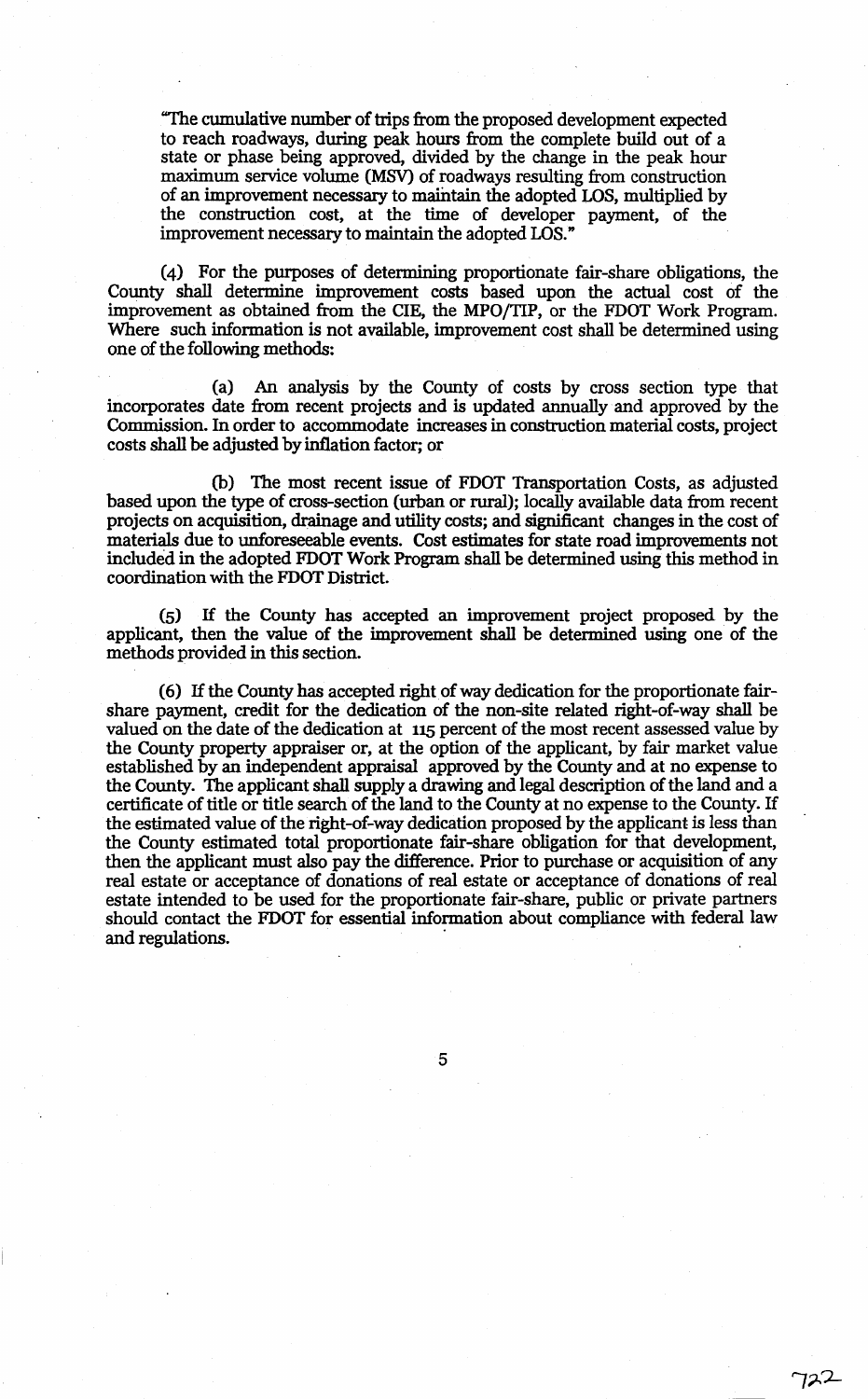# Section VIII. IMPACT FEE CREDIT FOR PROPORTIONATE FAIR. SHARE MITIGATION.

(1) Proportionate fair-share contributions shall be applied as a credit against impact fees to the extent that all or a portion of the proportionate fair-share mitigation is used to address the same capital infrastructure improvements contemplated by the local government's impact fee ordinance.

(2) Impact fee credits for the proportionate fair-share contribution will be determined when the transportation impact fee obligations is calculated for the proposed development. Impact fees owed by the applicant will be reduced per the Proportioned Fair-Share Agreement as they become due per county Impact Fee Ordinance. If the applicant's proportionate fair-share obligation is less than the development's anticipated road impact fee for the specific state or phase of development under review, then the applicant or its successor must pay the remaining impact fee amount to the County pursuant to the requirements of the County impact ordinance.

(3) Major projects not included within the local government's impact fee ordinance or created under Section IV (2)(a) & (b) which can demonstrate a significant benefit- to the impacted transportation system may be eligible at the local government's discretion for impact fee credits.

(4) The proportionate fair-share obligation is intended to mitigate the transportation impacts of a proposed development at a specific location. As a result, any road· impact fee credit based upon proportionate fair-share contributions for a proposed development cannot be transferred to any other location unless provided for within the local impact fee ordinance.

#### Section IX. PROPORTIONATE FAIR-SHARE AGREEMENTS.

(1) Upon execution of a proportionate fair-share agreement (Agreement) the applicant shall receive a County certificate of concurrency approval. Should the applicant fail to apply for a development permit within 12 months, or timeframe provided in the local CMS of the execution of the Agreement, then the Agreement shall be considered null and void, and the applicant shall be required to reapply.

(2) Payment of the proportionate fair-share contribution is due in full prior to issuance of the final development order or recording of the final plat and shall be nonrefundable. If the payment is submitted more than 12 months from the date of the execution of the Agreement, then the proportionate fair-share cost shall be recalculated at the time of payment based on the best estimate of the construction cost of the required improvement at the time of payment, pursuant to Section VI and adjusted accordingly.

(3) All developer improvements authorized under this ordinance must be completed prior to issuance of a development permit, or as otherwise established in a binding agreement that is accompanied by a security instrument that is sufficient to ensure the completion of all required improvements. It is the intent of this section that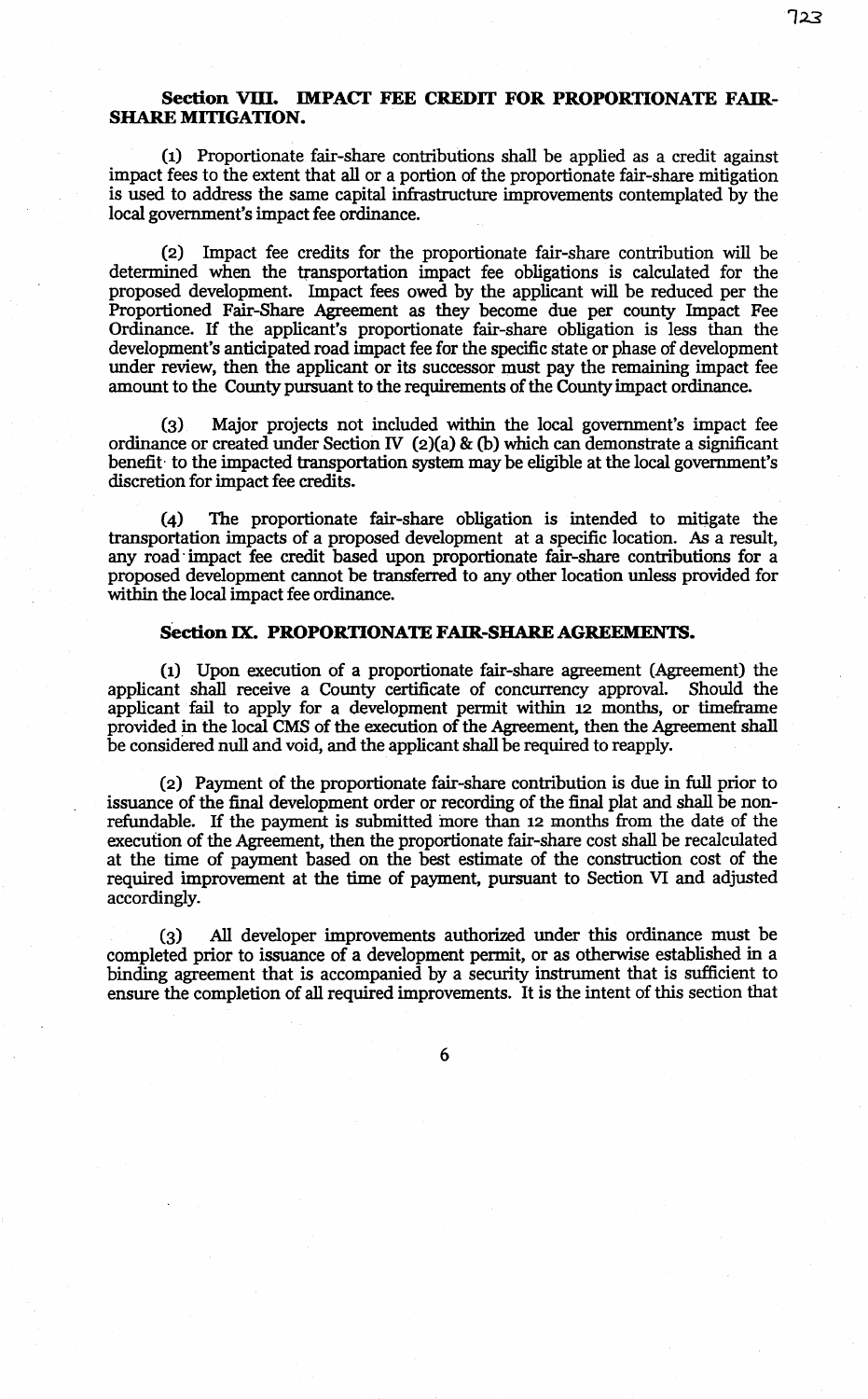any required improvements be completed before issuance of building permits or certificate of occupancy.

(4) Dedication of necessary right-of-way for facility improvements pursuant to a proportionate fair-share agreement must be completed prior to issuance of the final development order or recording of the final plat.

(5) Any requested change to a development project subsequent to a development order may be subject to additional proportionate fair-share contributions to the extent the change would generate additional traffic that would require mitigation.

(6) Applicants may submit a letter to withdraw from the proportionate fair-share agreement at any time prior to the execution of the agreement. The application fee and any associated advertising costs to the County will be non-refundable.

(7) OPTIONAL PROVISION: The County may enter into proportionate fairshare agreements for selected· corridor improvements facilitate collaboration among multiple applicants on improvements to a shared transportation facility.

# **Se.ctionX. APPROPRIATION OF FAIR-SHARE** REVENUES.

(1) Proportionate fair-share revenues shall be placed in the appropriate CIE project account for funding of schedules improvements in the County CIE, ore as otherwise established in the terms of the proportionate fair-share agreement. At the discretion of the local government, proportionate fair-share revenues may be used for operational improvements prior to construction of the capacity project from which the proportionate fair-share revenues were derived. Proportionate fair-share revenues may also be used as the 50% local match for funding under the FDOT TRIP.

(2) In the event a scheduled facility improvement is removed from the CIE, then the revenues collected for its construction may be applied toward the construction of another improvement within that same corridor or sector that would mitigate the impacts of development pursuant to the requirements of Section IV (2)(b).

Where an impacted regional facility has been designated as a regionally significant transportation facility in an adopted regional transportation plan as provided in Section 339.155, F.S., and then the County may coordinate with other impacted jurisdictions and agencies to apply proportionate fair-share contributions and public contributions to seek funding for improving the impacteg regional facility under the FDOT TRIP. Such coordination shall be ratified by the County through an interlocal agreement that established a procedure for earmarking of the developer contributions for this purpose.

(3) OPTIONAL PROVISION: Where an applicant constructs a transportation facility that exceeds the applicant's proportionate fair-share obligation calculation under the Section VII, the County shall reimburse the applicant for the excess contribution using one or more of the following methods:

*7*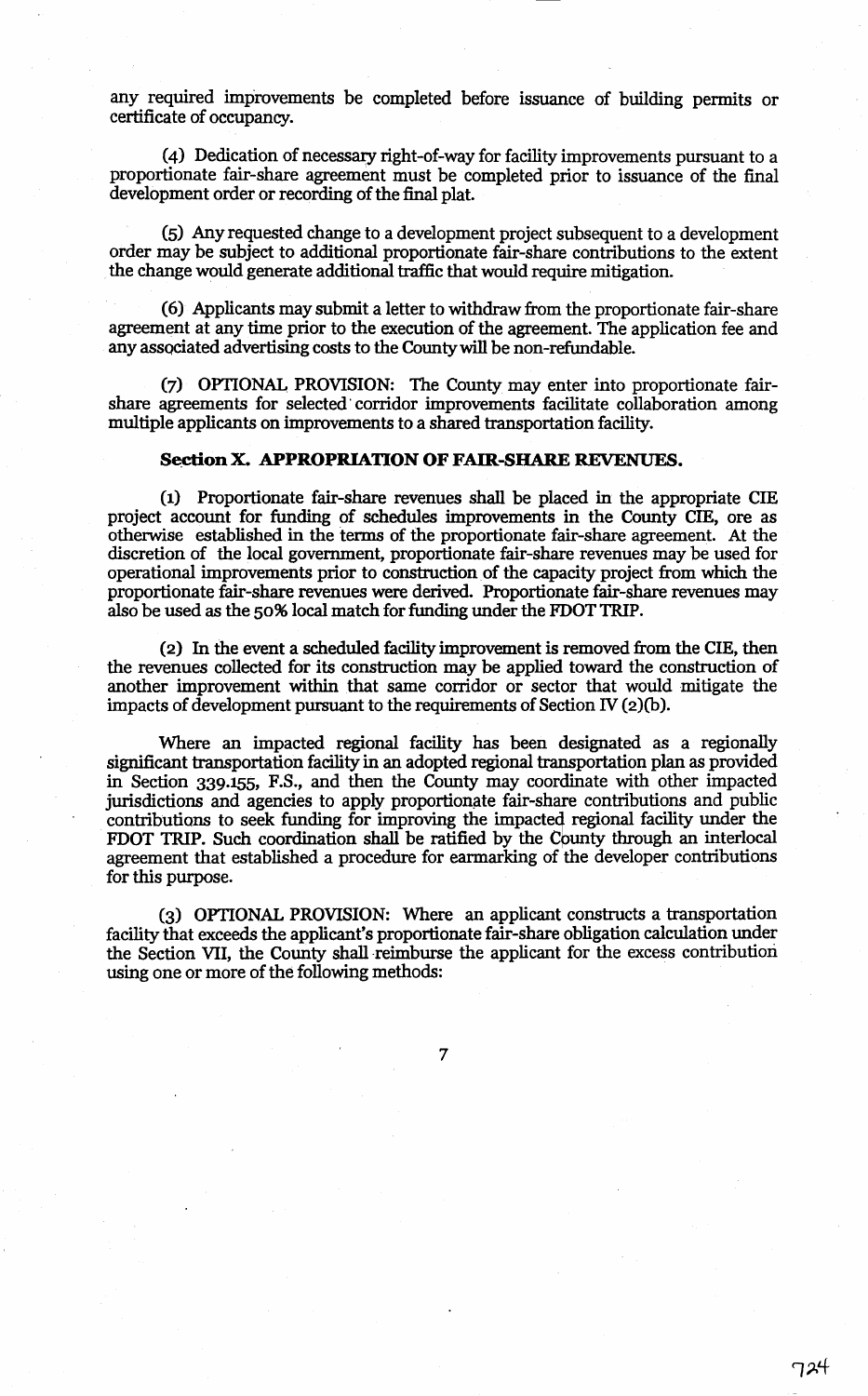(a) An impact fee credit acconnt may be established for the applicant in the amonnt of the excess contribution, a portion or all of which may be assigned and reassigned wider the terms and conditions acceptable to the County.

(b) An account may be established for the applicant for the purpose of reimbursing the applicant for the excess contribution with proportionate fair-share payments from future applicants on the facility.

. (c) The County may compensate the applicant for the excess contribution through payment or some combination of means acceptable to the County and the applicant.

## **Section XI. CROSS JURISDICTIONAL IMPACTS.**

(1), In the interest of intergovernmental coordination and to reflect the share responsibilities for managing development and concurrency, the Connty may enter an agreement with one or more adjacent local governments to address cross jurisdictional impacts of development on regional facilities.

The agreement shall provide for application of the methodology in this section to address the cross jurisdictional transportation impacts of development.

(2) A development application submitted to the Connty subject to a transportation concurrency determination meeting all of the following criteria shall be subject to this section:

(a) All or part of the proposed development is located within one (1) miles of the area which is under the jurisdiction, for transportation concurrency, of an adjacent local government; and

(b) Using its own concurrency analysis procedures, the County concludes that the additional traffic from the proposed development would use (five percent or more of the adopted peak hour LOS maximum service volume) of a regional transportation facility within the concurrency jurisdiction of the adjacent local government ("impacted regional facility")and,<br>(c) The impacted regional facility is projected to be operating below the

level of service standard, adopted by the adjacent local government, when the traffic from the proposed development is included.

(3) · Upon identification of an impacted regional facility pursuant to subsection 2(a)(c), the County shall notify the applicant and the affected adjacent local government in writing of the opportunity to derive an additional proportionate fair-share contribution based on the projected impacts of the proposed development on the impacted adjacent facility.

(a) The adjacent local government shall have up to ninety (90) days in which to notify the County of a proposed specific proportionate fair-share obligation, and the intended use of the funds when received. The adjacent local government must provide reasonable justification that both the amount of the payment and its intended